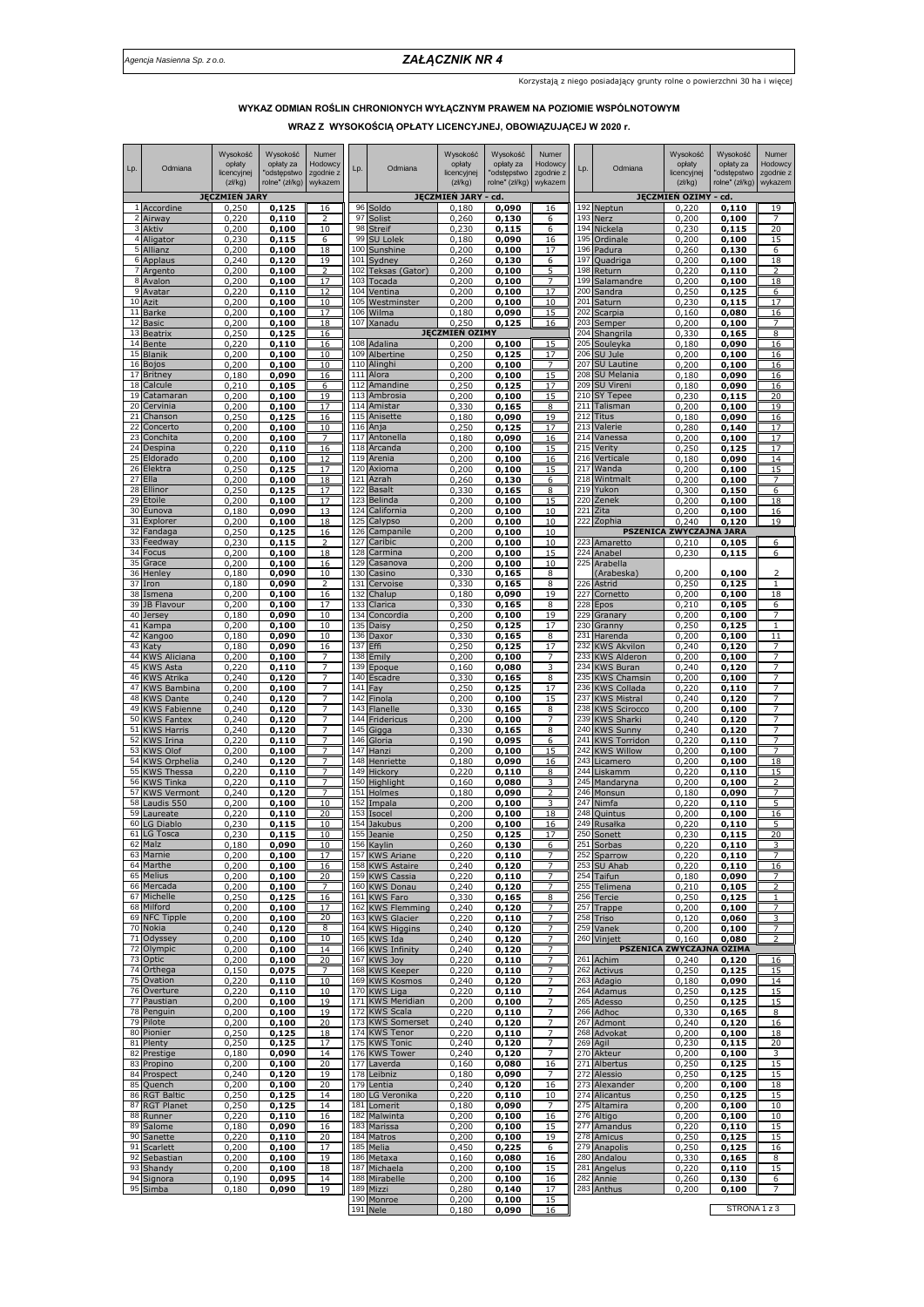| Lp.        | Odmiana                       | Wysokość<br>opłaty<br>licencyjnej<br>(zk/kg) | Wysokość<br>opłaty za<br>"odstępstwo<br>rolne" (zł/kg) | Numer<br>Hodowcy<br>zgodnie z<br>wykazem | Lp.        | Odmiana                                 | Wysokość<br>opłaty<br>licencyjnej<br>(zk/kg) | Wysokość<br>opłaty za<br>"odstępstwo<br>rolne" (zł/kg) | Numer<br>Hodowcy<br>zgodnie z<br>wykazem | Lp.        | Odmiana                                     | Wysokość<br>opłaty<br>licencyjnej<br>(zk/kg) | Wysokość<br>opłaty za<br>"odstępstwo<br>rolne" (zł/kg) | Numer<br>Hodowcy<br>zgodnie z<br>wykazem |
|------------|-------------------------------|----------------------------------------------|--------------------------------------------------------|------------------------------------------|------------|-----------------------------------------|----------------------------------------------|--------------------------------------------------------|------------------------------------------|------------|---------------------------------------------|----------------------------------------------|--------------------------------------------------------|------------------------------------------|
|            | PSZENICA ZWYCZAJNA OZIMA - cd |                                              |                                                        |                                          |            | PSZENICA ZWYCZAJNA OZIMA - cd           |                                              |                                                        |                                          |            | PSZENICA ZWYCZAJNA OZIMA - cd               |                                              |                                                        |                                          |
| 284<br>285 | Antonius<br>Apexus            | 0,250<br>0,250                               | 0,125<br>0,125                                         | 15<br>15                                 | 379<br>380 | Halvar<br>Henrik                        | 0,240<br>0,180                               | 0,120<br>0,090                                         | 19<br>10                                 |            | 473 Premio<br>474 Primus                    | 0,200<br>0,180                               | 0,100<br>0,090                                         | 14<br>3                                  |
| 286        | Apostel                       | 0,260                                        | 0,130                                                  | 6                                        | 381        | Hermann                                 | 0,220                                        | 0,110                                                  | 10                                       |            | 475 Princeps                                | 0,260                                        | 0,130                                                  | 6                                        |
| 287        | Arezzo                        | 0,200                                        | 0,100                                                  | 14                                       | 382        | Hondia                                  | 0,240                                        | 0,120                                                  | 2                                        | 476        | Produzent                                   | 0,220                                        | 0,110                                                  |                                          |
| 288<br>289 | Argument<br>Arkadia           | 0,450<br>0,200                               | 0,225<br>0,100                                         | 6<br>2                                   | 383<br>384 | Ibarra<br>Impression                    | 0,300<br>0,220                               | 0,150<br>0,110                                         | 6<br>6                                   |            | 477 Rainer<br>478 Rebell                    | 0,220<br>0,250                               | 0,110<br>0,125                                         | 14                                       |
| 290        | Arkeos                        | 0,220                                        | 0,110                                                  | 10                                       | 385        | Informer                                | 0,330                                        | 0,165                                                  | 17                                       |            | 479 RGT Aktion                              | 0,250                                        | 0,125                                                  | 14                                       |
| 291<br>292 | Arktis                        | 0,220                                        | 0,110                                                  | 3                                        |            | 386 Inspiration                         | 0,230                                        | 0,115                                                  | 17                                       |            | 480 RGT Bilanz                              | 0,250                                        | 0,125                                                  | 14                                       |
| 293        | Arminius<br>Arnold            | 0,250<br>0,250                               | 0,125<br>0,125                                         | 15<br>15                                 |            | 387 Iridium<br>388 Istabraq             | 0,330<br>0,200                               | 0,165<br>0,100                                         | 8<br>10                                  | 482        | 481 RGT Cesario<br><b>RGT Depot</b>         | 0,200<br>0,250                               | 0,100<br>0,125                                         | 14<br>14                                 |
| 294        | Artist                        | 0,220                                        | 0,110                                                  | 3                                        | 389        | JB Asano                                | 0,230                                        | 0,115                                                  | 17                                       | 483        | <b>RGT Forzano</b>                          | 0,250                                        | 0,125                                                  | 14                                       |
| 295<br>296 | Ascott                        | 0,220<br>0,200                               | 0.110<br>0,100                                         | 10<br>18                                 | 390        | Johnny<br>391 Joker                     | 0,200                                        | 0.100                                                  | 18                                       | 484        | <b>RGT Kicker</b>                           | 0,200                                        | 0.100<br>0,125                                         | 14<br>14                                 |
| 297        | Asory<br>Aspekt               | 0,240                                        | 0,120                                                  | з                                        | 392        | Julie                                   | 0,220<br>0,260                               | 0,110<br>0,130                                         | 6                                        |            | 485 RGT Kilimanjaro<br>486 RGT Metronom     | 0,250<br>0,250                               | 0,125                                                  | 14                                       |
| 298        | Astardo                       | 0,250                                        | 0,125                                                  | 15                                       |            | 393 Julius                              | 0,220                                        | 0,110                                                  | 7                                        | 487        | <b>RGT Reform</b>                           | 0,250                                        | 0,125                                                  | 14                                       |
| 299<br>300 | Atomic<br>Attlass             | 0,200<br>0,230                               | 0,100<br>0,115                                         | 10<br>20                                 | 395        | 394 Kalystar<br>Kepler                  | 0,330<br>0,200                               | 0,165<br>0,100                                         | 8<br>10                                  | 489        | 488 RGT Sacramento<br><b>RGT Specialist</b> | 0,250<br>0,250                               | 0,125<br>0,125                                         | 14<br>14                                 |
| 301        | Attraktion                    | 0,240                                        | 0,120                                                  | 3                                        | 396        | Kerubino                                | 0,260                                        | 0,130                                                  | 6                                        |            | 490 RGT Treffer                             | 0,250                                        | 0,125                                                  | 14                                       |
| 302        | <b>Aurelius</b>               | 0,250                                        | 0,125                                                  | 15                                       | 397        | Klima                                   | 0,250                                        | 0,125                                                  | 17                                       | 491        | <b>RGT Velasko</b>                          | 0,220                                        | 0,110                                                  | 14                                       |
| 303<br>304 | Avenue<br>Axioma              | 0,200<br>0,200                               | 0,100<br>0,100                                         | 10<br>18                                 | 398<br>399 | Kodex<br>Kredo                          | 0,200<br>0,200                               | 0,100<br>0,100                                         | $\overline{7}$<br>16                     | 492<br>493 | Ribbeck PZO<br>Rockefeller                  | 5,000<br>0,240                               | 2,500<br>0,120                                         | 6<br>19                                  |
| 305        | Bagou                         | 0,200                                        | 0,100                                                  | 16                                       | 400        | Kris                                    | 0,180                                        | 0,090                                                  | 14                                       | 494        | Roland                                      | 0,250                                        | 0,125                                                  | 15                                       |
| 306        | Balaton                       | 0,250                                        | 0,125                                                  | 15                                       | 401        | <b>KWS Croft</b>                        | 0,220                                        | 0,110                                                  | 7                                        | 495        | Rubisko                                     | 0,220                                        | 0,110                                                  | 14                                       |
| 307<br>308 | Baletka<br><b>Balitus</b>     | 0,200<br>0,220                               | 0,100<br>0,110                                         | 14<br>15                                 | 402        | <b>KWS Dacanto</b><br>403 KWS Dakotana  | 0,200                                        | 0,100                                                  | $\overline{7}$                           | 496<br>497 | Rustic<br>Sailor                            | 0,330<br>0,200                               | 0,165<br>0,100                                         | 8<br>18                                  |
| 309        | Barryton                      | 0,200                                        | 0,100                                                  | 14                                       |            | (KWS Dakota)                            | 0,240                                        | 0,120                                                  | 7                                        | 498        | Samurai                                     | 0,160                                        | 0,080                                                  | 3                                        |
| 310        | Bataja                        | 0,220                                        | 0,110                                                  | 2                                        | 404        | <b>KWS Donovan</b>                      | 0,240                                        | 0,120                                                  | 7                                        | 499        | Scout                                       | 0,200                                        | 0,100                                                  | 7                                        |
| 311<br>312 | <b>Beatus</b><br>Benchmark    | 0,250<br>0,240                               | 0,125<br>0,120                                         | 15<br>19                                 | 405<br>406 | <b>KWS Emil</b><br><b>KWS Erasmus</b>   | 0,240<br>0,220                               | 0,120<br>0,110                                         | 7<br>7                                   | 500<br>501 | Sheriff<br>Sherpa                           | 0,240<br>0,230                               | 0,120<br>0,115                                         | 19<br>17                                 |
| 313        | Bergamo                       | 0,250                                        | 0,125                                                  | 14                                       | 407        | <b>KWS Eternity</b>                     | 0,240                                        | 0,120                                                  |                                          | 502        | Sirtaki                                     | 0,330                                        | 0,165                                                  | 8                                        |
| 314<br>315 | <b>Biscay</b><br>Bodycek      | 0,180                                        | 0,090                                                  | 7<br>14                                  | 408<br>409 | <b>KWS Ferrum</b>                       | 0,220<br>0,240                               | 0,110                                                  | 7                                        | 503<br>504 | Skagen                                      | 0,200                                        | 0,100                                                  | 16<br>7                                  |
| 316        | Bohemia                       | 0,200<br>0,250                               | 0,100<br>0,125                                         |                                          | 410        | <b>KWS Firebird</b><br><b>KWS Gator</b> | 0,220                                        | 0,120<br>0,110                                         | $\overline{7}$                           | 505        | Skalmeje<br>Smaragd                         | 0,200<br>0,230                               | 0,100<br>0,115                                         | 20                                       |
| 317        | <b>Bombus</b>                 | 0,200                                        | 0,100                                                  | 18                                       | 411        | <b>KWS Kiran</b>                        | 0,240                                        | 0,120                                                  |                                          |            | 506 Solehio                                 | 0,220                                        | 0,110                                                  | 8                                        |
| 318<br>319 | Bonanza<br>Boregar            | 0,220<br>0,220                               | 0,110                                                  | 16                                       |            | 412 KWS Lili<br>413 KWS Livius          | 0,240<br>0,240                               | 0,120                                                  | 7<br>7                                   |            | 507 Spontan                                 | 0,200                                        | 0,100                                                  | 18                                       |
| 320        | <b>Bosporus</b>               | 0,250                                        | 0,110<br>0,125                                         | 14<br>17                                 |            | 414 KWS Loft                            | 0,280                                        | 0,120<br>0,140                                         | 7                                        |            | 508 SU Aventinus<br>509 SU Florian 1        | 0,240                                        | 0,120                                                  | 16                                       |
| 321        | <b>Brilliant</b>              | 0,230                                        | 0,115                                                  | 20                                       |            | 415 KWS Lumos                           | 0,220                                        | 0,110                                                  |                                          |            | (Florian)                                   | 0,220                                        | 0,110                                                  | 16                                       |
| 322<br>323 | <b>Brons</b><br><b>Buteo</b>  | 0,250<br>0,180                               | 0,125<br>0,090                                         | 20<br>7                                  | 417        | 416 KWS Magic<br><b>KWS Malibu</b>      | 0,220<br>0,240                               | 0,110<br>0,120                                         | 7                                        |            | 510 SY Dubaj<br>511 SY Landrich             | 0,250<br>0,250                               | 0,125<br>0,125                                         | 20<br>20                                 |
| 324        | Calisol                       | 0,330                                        | 0,165                                                  | 8                                        |            | 418 KWS Milaneco                        | 0,240                                        | 0,120                                                  | $\overline{7}$                           |            | 512 SY Orofino                              | 0,250                                        | 0,125                                                  | 20                                       |
| 325        | <b>CH Combin</b>              | 0,240                                        | 0,120                                                  | 3                                        |            | 419 KWS Montana                         | 0,240                                        | 0,120                                                  | 7                                        |            | 513 SY Yukon                                | 0,270                                        | 0,135                                                  | 20                                       |
| 326<br>327 | Christoph<br>Colonia          | 0,250<br>0,200                               | 0,125<br>0,100                                         | 15<br>10                                 |            | 420 KWS Ozon<br>421 KWS Pius            | 0,200<br>0,200                               | 0,100<br>0,100                                         | 7                                        | 515        | 514 Tacitus<br>Terence                      | 0,220<br>0,330                               | 0,110<br>0,165                                         | 15<br>17                                 |
| 328        | Comandor                      | 0,220                                        | 0,110                                                  | $\overline{\phantom{a}}$                 | 422        | <b>KWS Santiago</b>                     | 0,220                                        | 0,110                                                  |                                          |            | 516 Tiger                                   | 0,260                                        | 0,130                                                  | 6                                        |
| 329        | Consus                        | 0,220                                        | 0,110                                                  |                                          |            | 423 KWS Solo                            | 0,220                                        | 0,110                                                  |                                          | 517        | Titanus                                     | 0,240                                        | 0,120                                                  |                                          |
| 330<br>331 | Cordiale<br>Csiko             | 0,200<br>0,250                               | 0,100<br>0,125                                         | 15                                       | 425        | 424 KWS Spencer<br><b>KWS Talent</b>    | 0,240<br>0,240                               | 0,120<br>0,120                                         | 7                                        | 519        | 518 Tobak<br>Tobias                         | 0,220<br>0,250                               | 0,110<br>0,125                                         | 16<br>15                                 |
| 332        | Cubus                         | 0,200                                        | 0,100                                                  | $\overline{7}$                           | 426        | Laurenzio                               | 0,250                                        | 0,125                                                  | 15                                       | 520        | Tommi                                       | 0,200                                        | 0,100                                                  | 16                                       |
| 333<br>334 | Dagmar                        | 0,220                                        | 0,110                                                  | 10<br>20                                 | 427<br>428 | Lawina                                  | 0,220                                        | 0,110                                                  | 2<br>10                                  | 521<br>522 | Topkapi                                     | 0,250                                        | 0,125                                                  | 15                                       |
| 335        | Delawar<br>Desamo             | 0,250<br>0,200                               | 0,125<br>0,100                                         | 20                                       | 429        | Lear<br>Leeds                           | 0,180<br>0,330                               | 0,090<br>0,165                                         | 8                                        | 523        | <b>Toras</b><br>Torrild                     | 0,230<br>0,180                               | 0,115<br>0,090                                         | 20<br>16                                 |
| 336        | Dichter                       | 0,250                                        | 0,125                                                  | 17                                       | 430        | Legenda                                 | 0,200                                        | 0,100                                                  | 12                                       |            | 524 Trapez                                  | 0,250                                        | 0,125                                                  | 17                                       |
| 337<br>338 | Discus<br>Dominikus           | 0,200<br>0,220                               | 0,100<br>0,110                                         | 3<br>15                                  | 431<br>432 | Lemmy<br>LG Imposanto                   | 0,240<br>0,220                               | 0,120<br>0,110                                         | 16<br>10                                 |            | 525 Turandot<br>526 Twister                 | 0,260<br>0,330                               | 0,130<br>0,165                                         | 6<br>8                                   |
| 339        | Drifter                       | 0,200                                        | 0,100                                                  | 10                                       | 433        | LG Initial                              | 0,220                                        | 0,110                                                  | 10                                       | 527        | <b>Ubicus</b>                               | 0,250                                        | 0,125                                                  | 15                                       |
| 340        | Edgar                         | 0,200                                        | 0,100                                                  | 10                                       | 434        | LG Jutta                                | 0,220                                        | 0,110                                                  | 10                                       | 528        | Urbanus                                     | 0,220                                        | 0,110                                                  | 15                                       |
| 341<br>342 | Edward<br>Elan                | 0,200<br>0,200                               | 0,100<br>0,100                                         | 16<br>14                                 | 435<br>436 | LG Keramik<br>LG Mocca                  | 0,250<br>0,220                               | 0,125<br>0,110                                         | 10<br>10                                 | 529<br>530 | Viborg<br><b>Viki</b>                       | 0,240<br>0,250                               | 0,120<br>0,125                                         | 8                                        |
| 343        | Elixer                        | 0,220                                        | 0,110                                                  | 16                                       | 437        | Lindbergh                               | 0,240                                        | 0,120                                                  | 16                                       | 531        | Viriato                                     | 0,200                                        | 0,100                                                  | 14                                       |
| 344        | Ellvis<br>345 Etana           | 0,230<br>0,220                               | 0,115                                                  | 17                                       |            | 438 Linus<br>439 Lucius                 | 0,220                                        | 0,110                                                  | 14<br>1.9                                |            | 532 Viscount<br>533 Wilejka                 | 0,200<br>0,220                               | 0,100<br>0,110                                         | $\overline{7}$                           |
|            | 346 Etela                     | 0,200                                        | 0,110<br>0,100                                         | 10                                       |            | 440 Ludwig                              | 0,200<br>0,180                               | 0,100<br>0,090                                         | 13                                       |            | 534 Zephyr                                  | 0,330                                        | 0,165                                                  | 8                                        |
|            | 347 Euforia                   | 0,230                                        | 0,115                                                  | 5                                        |            | 441 Lukullus                            | 0,220                                        | 0,110                                                  | 15                                       |            | 535 Zeppelin                                | 0,250                                        | 0,125                                                  | 20                                       |
|            | 348 Evina<br>349 Exotic       | 0,200<br>0,330                               | 0,100<br>0,165                                         | 10<br>8                                  |            | 442 Magister<br>443 Maradona            | 0,230<br>0,330                               | 0,115<br>0,165                                         | 6<br>17                                  |            | 536 Auradur                                 | <b>PSZENICA TWARDA</b><br>0,340              | 0,170                                                  | 15                                       |
|            | 350 Expo                      | 0,240                                        | 0,120                                                  | 3                                        |            | 444 Matrix                              | 0,200                                        | 0,100                                                  | 3                                        |            | 537 Diadur                                  | 0,340                                        | 0,170                                                  | 15                                       |
|            | 351 Fabius                    | 0,220                                        | 0,110                                                  | 15                                       |            | 445 Maurizio                            | 0,250                                        | 0,125                                                  | 15                                       |            | 538 Durofinus                               | 0,340                                        | 0,170                                                  | 15                                       |
|            | 352 Fakir<br>353 Famulus      | 0,230<br>0,220                               | 0,115<br>0,110                                         | 20<br>3                                  |            | 446 Meister<br>447 Memory               | 0,200<br>0,220                               | 0,100<br>0,110                                         | 14<br>18                                 |            | 539 Durofox<br>540 Duromax                  | 0,340<br>0,340                               | 0,170<br>0,170                                         | 15<br>15                                 |
|            | 354 Farinelli                 | 0,330                                        | 0,165                                                  | 8                                        |            | 448 Messino                             | 0,250                                        | 0,125                                                  | 15                                       |            | 541 Elsadur                                 | 0,340                                        | 0,170                                                  | 15                                       |
|            | 355 Faunus                    | 0,250                                        | 0,125                                                  | 15                                       |            | 449 Midas                               | 0,250                                        | 0,125                                                  | 15                                       |            | 542 Floradur                                | 0,340                                        | 0,170                                                  | 15                                       |
|            | 356 Fenomen<br>357 Feria      | 0,240<br>0,330                               | 0,120<br>0,165                                         | 8<br>8                                   |            | 450 Mirastar<br>451 Moschus             | 0,250<br>0,300                               | 0,125<br>0,150                                         | 15<br>6                                  |            | 543 Lupidur<br>544 Malvadur                 | 0,340<br>0,340                               | 0,170<br>0,170                                         | 15<br>15                                 |
|            | 358 Fidelius                  | 0,200                                        | 0,100                                                  | 15                                       |            | 452 Mulan                               | 0,180                                        | 0,090                                                  | 16                                       |            | 545 Rosadur                                 | 0,340                                        | 0,170                                                  | 15                                       |
|            | 359 Figaro<br>360 Findus      | 0,330<br>0,250                               | 0,165<br>0,125                                         | 8<br>20                                  |            | 453 Nelson<br>454 Nevio                 | 0,250<br>0,250                               | 0,125<br>0,125                                         | 1<br>15                                  |            | 546 Sambadur<br>547 Tamadur                 | 0,340<br>0,340                               | 0,170<br>0,170                                         | 15<br>15                                 |
|            | 361 Florencia                 | 0,220                                        | 0,110                                                  | 10                                       |            | 455 Nikol                               | 0,200                                        | 0,100                                                  | 10                                       |            | 548 Tempodur                                | 0,340                                        | 0,170                                                  | 15                                       |
|            | 362 Forblanc                  | 0,330                                        | 0,165                                                  | 8                                        |            | 456 Nordkap                             | 0,240                                        | 0,120                                                  | 16                                       |            | 549 Tessadur                                | 0,340                                        | 0,170                                                  | <u>15</u>                                |
|            | 363 Formacja<br>(Antolka)     | 0,220                                        | 0,110                                                  | 12                                       | 457        | Norin<br>458 Ohio                       | 0,230<br>0,220                               | 0,115<br>0,110                                         | 20<br>16                                 |            | 550 Comburger                               | <b>PSZENICA ORKISZ</b><br>1,400              | 0,700                                                  | 6                                        |
|            | 364 Foxx                      | 0,500                                        | 0,250                                                  | 6                                        |            | 459 Olivin                              | 0,180                                        | 0,090                                                  | 14                                       |            | 551 Filderstolz                             | 1,400                                        | 0,700                                                  | 6                                        |
|            | 365 Franz                     | 0,240                                        | 0,120                                                  | 16                                       |            | 460 Opal                                | 0,250                                        | 0,125                                                  | 20                                       |            | 552 Franckenkorn                            | 1,400                                        | 0,700                                                  | 6                                        |
|            | 366 Frisky<br>367 Galerist    | 0,220<br>0,250                               | 0,110<br>0,125                                         | 10<br>20                                 |            | 461 Orcas<br>462 Pannonikus             | 0,200<br>0,220                               | 0,100<br>0,110                                         | 18<br>15                                 |            | 553 Hohenloher<br>554 Rokosz                | 1,400<br>0,200                               | 0,700<br>0,100                                         | 6<br>5                                   |
|            | 368 Gallio                    | 0,250                                        | 0,125                                                  | 15                                       |            | 463 Paroli                              | 0,200                                        | 0,100                                                  | 3                                        |            |                                             |                                              |                                                        |                                          |
|            | 369 Gallus                    | 0,250                                        | 0,125                                                  | 15                                       |            | 464 Partner                             | 0,200                                        | 0,100                                                  | 18                                       |            |                                             |                                              |                                                        |                                          |
|            | 370 Gaudio<br>371 Genius      | 0,220<br>0,220                               | 0,110<br>0,110                                         | 15<br>16                                 |            | 465 Patras<br>466 Pep                   | 0,220<br>0,500                               | 0,110<br>0,250                                         | 6                                        |            |                                             |                                              |                                                        |                                          |
|            | 372 Golem                     | 0,200                                        | 0,100                                                  | 14                                       |            | 467 Pionier                             | 0,240                                        | 0,120                                                  | 3                                        |            |                                             |                                              |                                                        |                                          |
|            | 373 Gordian<br>374 Gourmet    | 0,190                                        | 0,095                                                  | 20                                       |            | 468 Pireneo<br>469 Pirueta              | 0,250                                        | 0,125                                                  | 15                                       |            |                                             |                                              |                                                        |                                          |
|            | 375 Grafton                   | 0,200<br>0,200                               | 0,100<br>0,100                                         | 18<br>7                                  |            | 470 Plejada                             | 0,260<br>0,220                               | 0,130<br>0,110                                         | $\mathbf{1}$<br>5                        |            |                                             |                                              |                                                        |                                          |
|            | 376 Graindor                  | 0,200                                        | 0,100                                                  | 10                                       |            | 471 Potenzial                           | 0,200                                        | 0,100                                                  | 3                                        |            |                                             |                                              |                                                        |                                          |
|            | 377 Guido<br>378 Gustav       | 0,220<br>0,225                               | 0,110<br>0,1125                                        | 15<br>16                                 |            | 472 Praktik                             | 0,220                                        | 0,110                                                  | 14                                       |            |                                             |                                              |                                                        |                                          |
|            |                               |                                              |                                                        |                                          |            |                                         |                                              |                                                        |                                          |            |                                             |                                              |                                                        |                                          |

STRONA 2 z 3